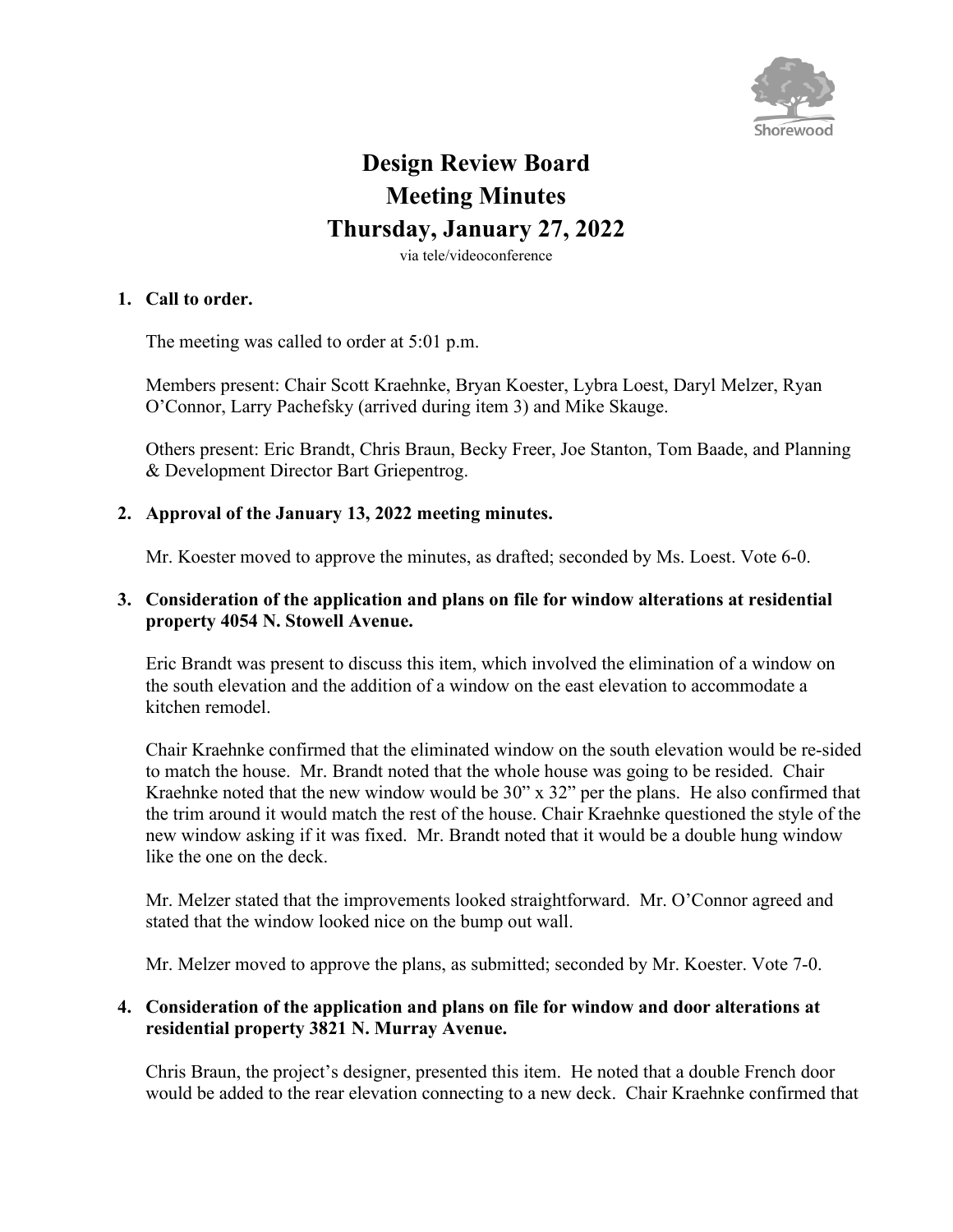the rear deck was not under review. Mr. Braun also mentioned that a group of four windows would be added on the south elevation replacing a single window and set of two windows.

Chair Kraehnke noted that the bank of four windows would be double hung. He believed the new windows would look better than the existing windows. Mr. Braun confirmed that existing siding would be salvaged and reused to cover any new areas or new siding would be installed to match. He confirmed that the window trim would also match.

Mr. Melzer stated that the proposed changes appeared to be improvements.

Mr. Melzer moved to approve the plans, as submitted. Mr. Pachefsky questioned if the designer had considered installing a larger window in the center flanked by two double hung windows, similar to the pattern on the front elevation. He believed it would look better than having eight in a row. Mr. Braun stated that he was hesitant to do that from a design standpoint. He noted that the four windows were a different scale and would be broken up from the dining room windows that are bumped out. He also noted the floor plan worked well with this plan. Mr. O'Connor agreed that they would read separate based on the plane change and different size. Mr. Koester agreed and seconded the motion. Vote 7-0.

## **5. Consideration of the application and plans on file for the proposed multi-family redevelopment at commercial properties 2418, 2420 and 2428 E. Capitol Drive.**

Joe Stanton and Tom Baade of Three Leaf Partners were present and provided an overview for this item. Mr. Stanton provided a brief overview of the development team and project history. He noted that various changes have been implemented in the proposed design based on feedback from the neighborhood at other meetings. Mr. Baade noted that this project had initially been researched for more affordable and supportive housing with a partnership with Bethesda, but that financial model did not work. He noted that once they knew what they were able to develop that they applied for and obtained a parking special exception to meet the former code, which has since been updated to a one space per unit ratio.

Mr. Baade stated that the current design was a balance of needs between the neighborhood, planning, zoning and construction codes, economics and aesthetics. Regarding neighborhood comments, he noted that affordability, parking, density, traffic, safety, noise and rental rates were issues. Mr. Baade stated that Tax Incremental Financing did not seem preferable to the Village for various reasons, but that they still desired to make the project align with the Village's affordability goals. He believed those goals were aimed at keeping Shorewood residents in Shorewood or allowing persons who worked in Shorewood to live in Shorewood. He referenced that offering 10% of the building's units within WHEDA – CMI 80% income limits was considered. Those limits would equate to \$1,265 in monthly rent for a one-bedroom unit. He was unaware of any other developments in Milwaukee County that attempted to make affordable units without assistance. He shared their projected monthly rental rates, which included three units at \$1,371 and stated that just under half of the building's units would be under \$1,600 per month. He stated that he has made it clear to the Village that he is willing to consider the conversation on offering affordable units within the building.

Mr. Baade shared an overview of how the current parking design was developed. He stated that putting the parking underground would require a ramp eliminating spaces on the first floor and add approximately \$2.2 million in project costs (or \$50,000 - \$60,000 per unit). He utilized the provided first-floor floor plan to describe the proposed layout, which included two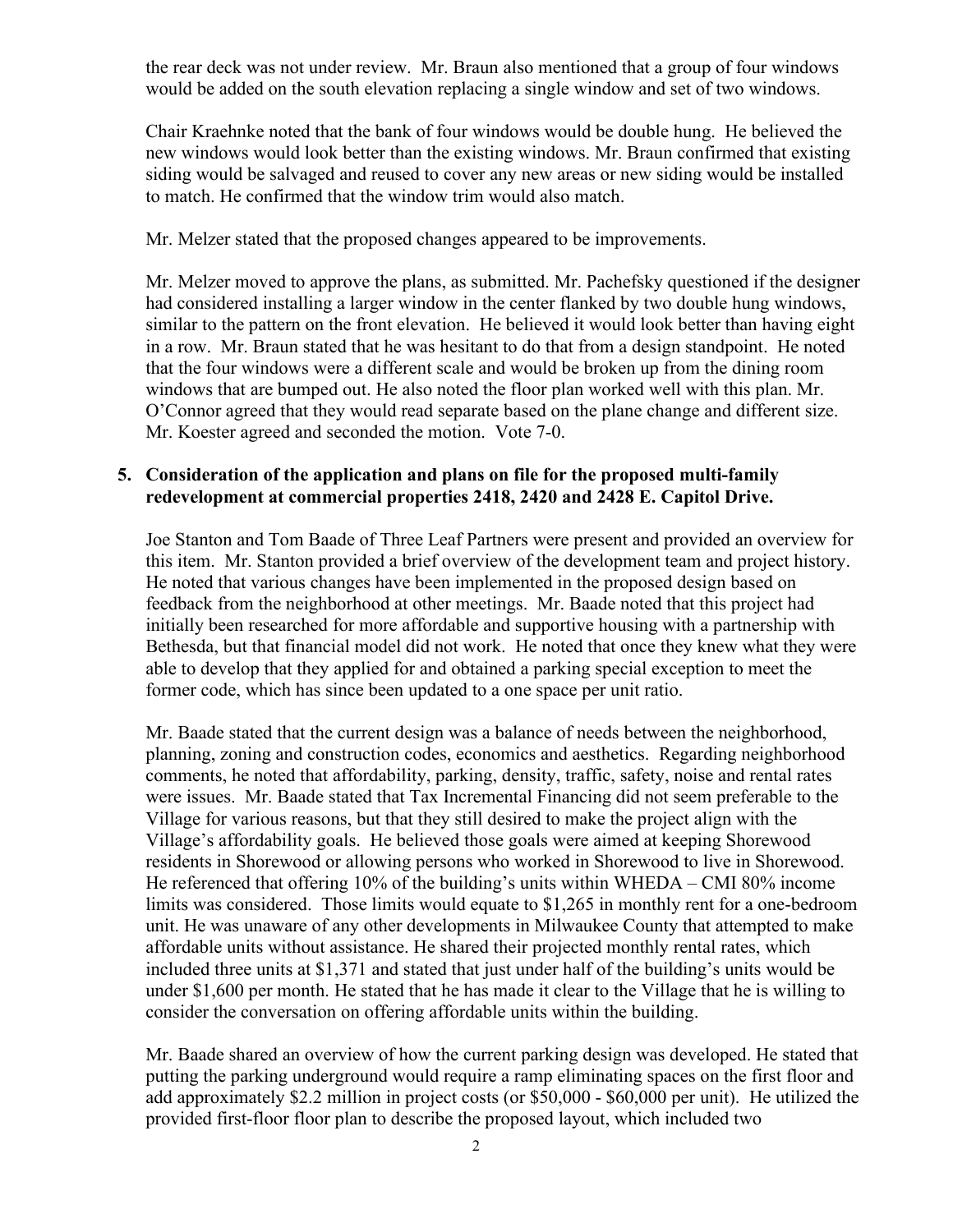entrances/exits from N. Stowell Ave. He noted that the design would allow drivers to maneuver within the garage and drive out front facing, not backing out. He shared other options for the parking layout and noted that they did not prefer to enter/exit from E. Capitol Dr. for both traffic and aesthetic reasons.

Mr. Baade discussed the location of the proposed refuse room. He stated a desire to keep it off of the alley. He noted that the refuse will be kept within the garage and that the trash haulers would need to pull into the garage to pick it up.

Mr. Baade described the proposed location of the lobby in the interior of the building. He noted that it would typically be located on the corner, but the current design was chosen in response to neighborhood concerns over traffic at the intersection for deliveries. He also stated that they would like to talk with the Village about installing a loading zone.

With respect to the building design, Mr. Baade noted that additional glazing was added to the first floor of the parking garage along E. Capitol Dr. to appear more like a storefront. He noted that the mechanical room would be accessed from N. Stowell Ave., and the electric and gas meters would be on the rear façade adjacent to the alley to minimize the aesthetic impact. He noted that the entrance to the building was cut back to accommodate a canopy and ADA ramp. He also described the location of the two proposed driveways into the building, which he believed were back far enough to allow drivers to exit the ramp and stop at the existing stop sign.

Mr. Baade noted that the development would have 39 units, which is less than originally proposed, based on parking, density, and economics. He showed a site plan that detailed how the upper floors would be setback from the ground floor to reduce density, accommodate hanging balconies on the east and west facades, and allow for a greater amount of non-fire tempered glazing, as would be required per construction codes. He also described that the building was designed to accommodate the required 10 ft. setback from the residential property at its northwest corner.

Mr. Baade provided an overview of the building's proposed aesthetics through a review of the elevations. He noted that the material at the ground level was a Lannon stone and the dark areas shown on the elevation was a black brick. At the highest level a synthetic stucco was proposed, and a ship lapped siding would be utilized at various insets. He stated that glazing was maximized at the lobby. He noted the presence of a structure in the middle of the south façade that would be utilized to grow vegetation, such as vines. He mentioned that the courtyard feature was flipped within the design phase to face south in response to neighborhood comments opposed to a monolithic façade. He also noted that ceiling heights were reduced to accommodate costs and meet a stated neighborhood desire to not be too tall. He pointed out that the building was proposed to be 47-49 ft. in height, whereas the zoning code would allow up to 60 ft.

Mr. Baade noted that the north façade is setback 5 ft. from the alley and would feature similar materials to the street-facing facades. He stated that the black brick is a similar product to what was utilized on the Milwaukee Ballet Academy building in the Third Ward. He noted that a medium gray mortar would be used to minimize contrast.

On the west façade, Mr. Baade pointed out an air louvre within the solid stone wall, which faces the interior of the block and would presumably be hidden by future development. He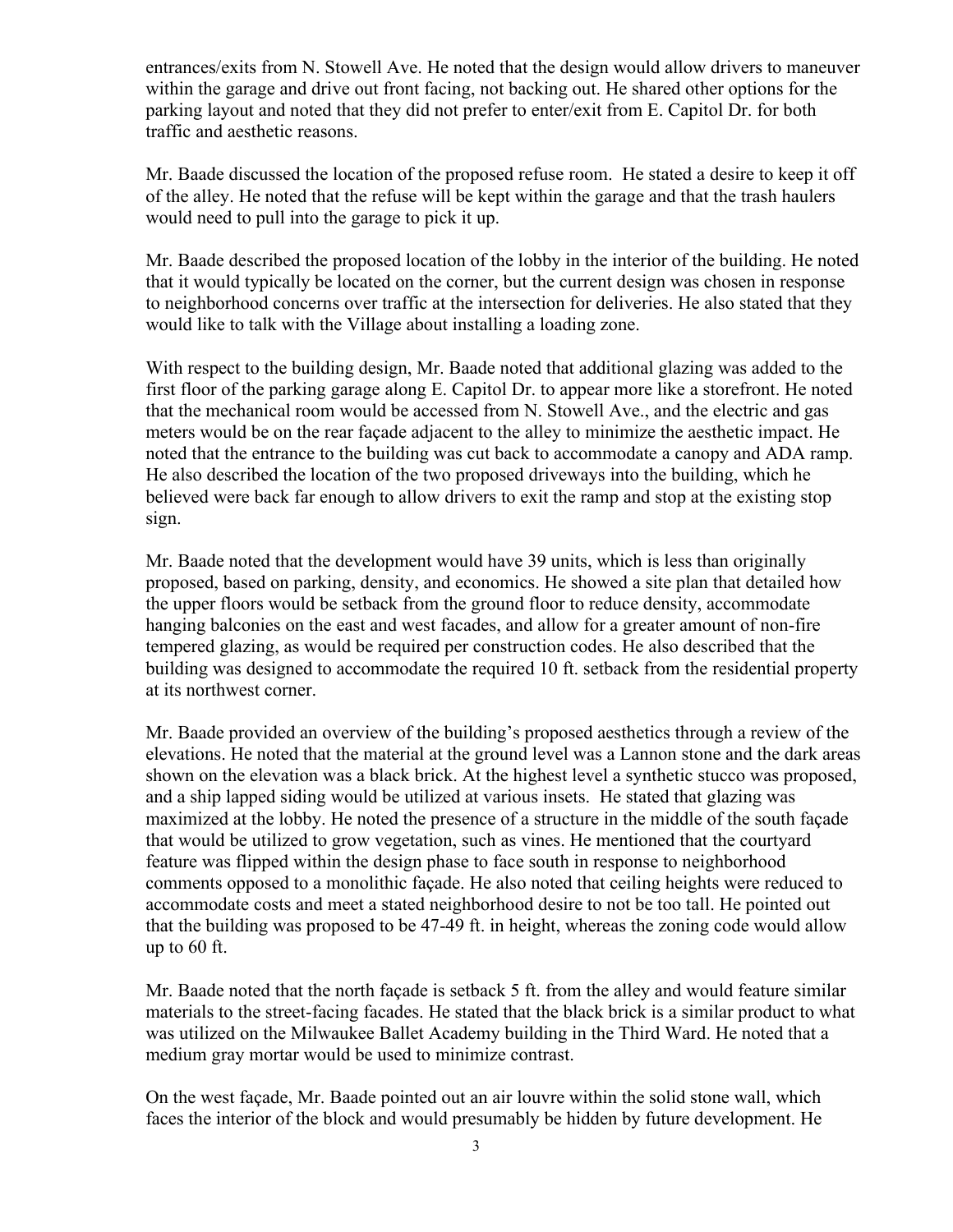noted that much of the solid first-floor design was driven by code. On the upper floors he pointed out the six hung balconies on the corner units.

Mr. Baade pointed out the garage and service doors on the east façade, as well as another ventilation louvre on the ground floor. It was noted that this façade also featured six hanging balconies.

Within the courtyard elevations ship-lapped siding was proposed on the east and west elevations, as it would be more difficult to see from the public frontage. Mr. Baade also pointed out the details of the proposed structure that is hoped to grow vegetation.

Mr. Baade noted that the aesthetic was driven by a desire to fit into Shorewood. He pointed out the varied color of brick along the corridor. He believed the design balanced traditional and conservative features, such as the top cornice and black balconies, while appealing to a more modern palette.

Chair Kraehnke confirmed that no other applications or actions were outstanding from other boards or committees. Chair Kraehnke noted that there were several people on the call that he presumed were in attendance for this item and opened up the floor for public comment. He requested that comments be related to items under the jurisdiction of the Design Review Board.

Lisa Castagnozzi, 4472 N. Morris Blvd., questioned the proposed affordability within the project, particularly the duration of the proposed rent structure. She noted that other developers have provided that within Shorewood. Mr. Baade pointed out that there is no affordable housing assistance with this project but remains eager to have more conversations with the Village about it.

Barbara Kiely Miller, 4051 N. Downer Ave., questioned the distance of the south driveway to the intersection. Mr. Baade noted that a car exiting that driveway would be cleared of the sidewalk, but the rear portion of the vehicle may still be located in the drive apron when stopped at the stop sign.

Chair Kraehnke noted that a complete site/landscaping plan was not provided within the submission and would need to be provided for review and approval. He also stated that the Village Engineer had reviewed the plans and did not note any required changes to the proposed driveways.

Ms. Loest requested that the Design Review Board be reminded about their role in the review process. Director Griepentrog read the applicable portions of the Village Code noted in the Building Construction Chapter, more specifically [225-12B](https://ecode360.com/7773691) Intent and Purpose and H Design Criteria.

Karen Desing, 3952 N. Stowell Ave., reiterated that Design Guidelines are adopted within the Zoning Code for this property. She questioned whether the Design Review Board has referenced those guidelines, specifically building design related to the requirement that at least 60% of the first-floor primary facades (facades facing streets, plazas, and parking lots) shall be clear, non-tinted windows or entrances. At least 25% of upper floors shall be windows or doors. At least 25% of first-floor facades facing rear parking areas or alleys used by pedestrians shall be windows or doors. Ms. Desing also referenced guidelines related to service and trash areas. She expressed concern that the trash hauler may block traffic in and out of the garage. She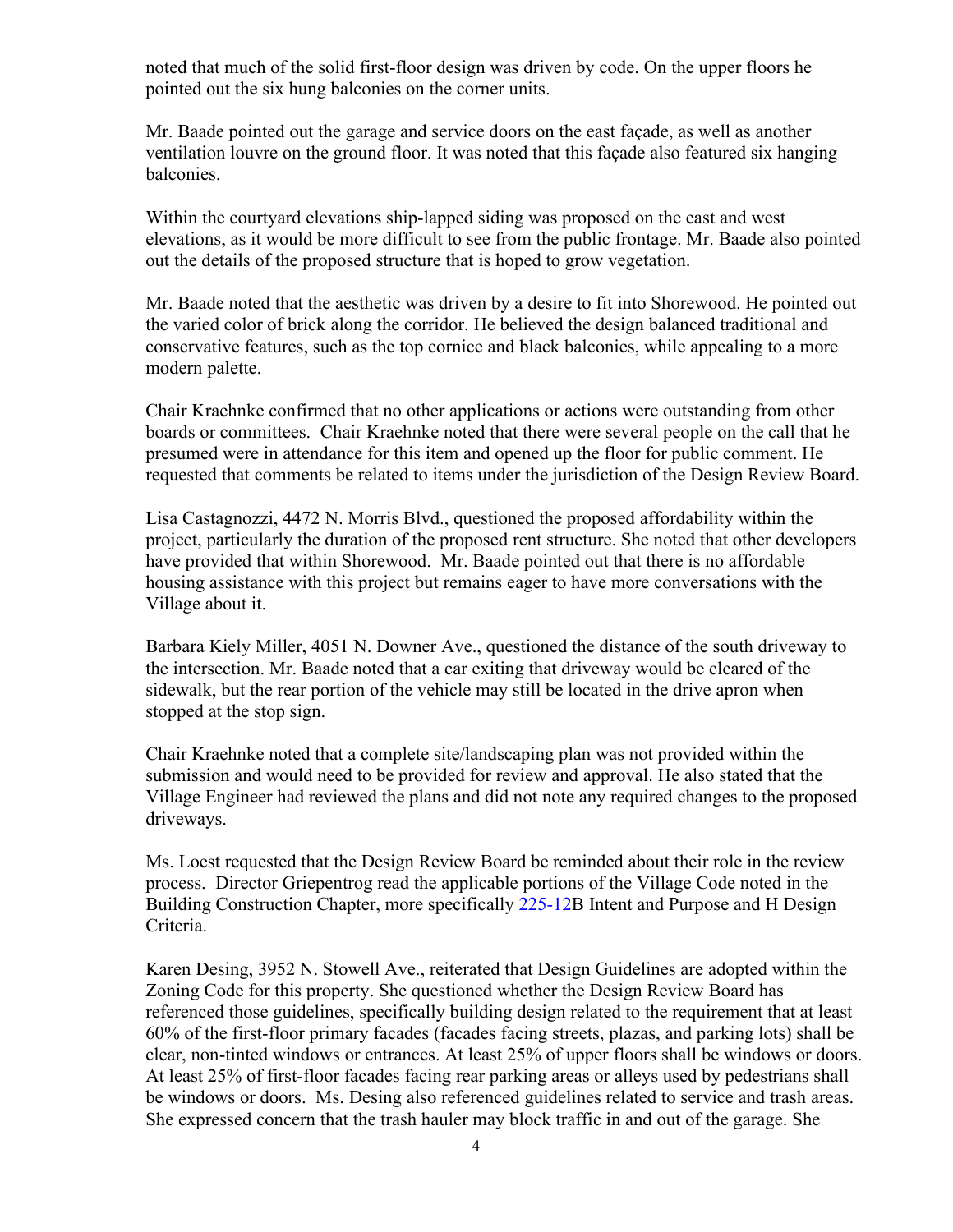questioned the existence of a traffic study and noted that she has not seen it to confirm that the curb cut is at a reasonable location. Aesthetically, she suggested that the developer may want to reconsider the color of brick, which she did not believe matched adjacent properties and was perhaps too stark or modern for the traditional, residential neighborhood.

Mr. Baade replied that a traffic study had not been performed with respect to the location of the proposed driveways, but a parking study was performed during the application for a special exception. He noted that they reviewed Shorewood code and found no requirements and that Shorewood's Engineer found no requirements within State code either. He also noted that similar conditions exist throughout Shorewood and the metro area. Director Griepentrog provided the Village Engineer's comments, as follows: "As we discussed I checked to see if WisDOT has any requirements for the setback distance of a driveway on a local road connecting to a State Highway (Capitol Drive) and they do not. They do have design guidance for the setback distance of a driveway from a State Highway, but it is not a requirement. I also checked the Village ordinance and did not see any requirements." Ms. Desing noted that the State has a best practice guide for pedestrians that does include information on curb cuts adjacent to State Highways. She questioned if the Village should reference those best practices even if they are not code.

Daniel Walsh, 4024 N. Stowell Ave., noted that he takes issue with almost everything the developer has said tonight. He stated that the developer has misrepresented the scope of this development to the Village over and over again throughout the past year. He said that their real goal is to get the project that they want done. He stated that the developers have never contacted the neighbors. He suggested that the Design Review Board was unable to approve the design because they did not have a full submission. He noted that the design has the highest color contrast that they could possibly think of. He said that the neighborhood was criticized last year for providing a massing study that is exactly what is being presented. He noted that the building is 90% lot coverage area and said that there are no other buildings in the village that are anywhere near that. He said general zoning requirements require 30% green space. He stated that the developer has made no attempt to fit in the neighborhood. He noted that zoning approvals are being litigated and suggested that additional lawsuits would be forthcoming. Mr. Walsh questioned if the DRB would require the developer to install a sprinkler system to maintain vegetation. He stated that there will be salt everywhere. He stated that the condition created by the garage doors on the east elevation does not exist anywhere within the village of Shorewood. Mr. Walsh noted that he is a commercial real estate broker who deals with developers all of the time. He said that just because the developer cannot [sic] make a project work that they want to build at a return that is acceptable to them does not mean that the village has to accept something that is grossly out of character with the area. Mr. Walsh stated that the idea that the developer is making any concessions in response to the neighborhood is all about building the biggest building they possibly can. He pointed out that there was no bike parking. He requested that the Design Review Board think about what they are being asked to review because it does not meet the Comprehensive Plan or main street requirements.

Mr. Baade noted that bike parking was not labeled on the plans but was included within the parking garage near the entrance to the lobby. He also noted that bike racks were noted on the revised furniture plan that had been provided as an update to the initial submission. He stated that the size of the building footprint has not changed. Mr. Baade said he was familiar with the lawsuit between the neighborhood and the Village but was unaware of any lawsuit involving Catalyst or Three Leaf. He noted that the development is within their understanding of the zoning setback and that it received confirmation from the Plan Commission. He was unaware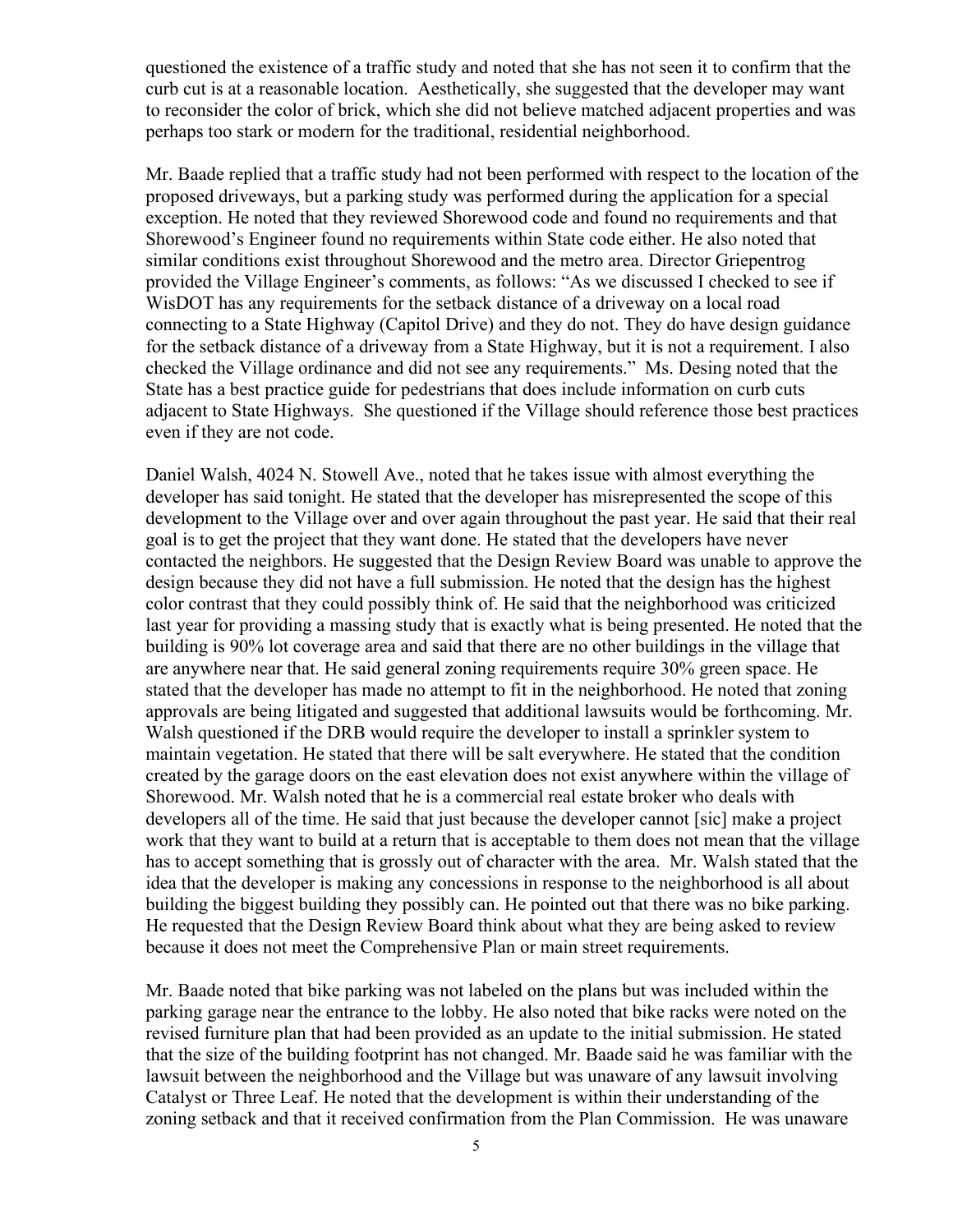of any floor area ratio requirements, believed the building was designed within code and was happy to have that discussion if something was pointed out. He noted that the design had been updated to meet the 60% clear glazing component on the south façade and would defer to the Village on whether or not other façades had the same requirement but was going to re-read that requirement as well. Mr. Baade stated that he believed they picked traditional materials and colors. He also noted that other buildings in the area featured contrasting color patterns, including stucco on their tops.

Andrea Brandt, 4054 N. Stowell Ave., stated that she did not believe that the trash hauler would be able to pull into the building without obstructing traffic for a minimum of five to ten minutes. She believed it would create a lot of traffic back ups in a narrow intersection. She stated that this situation needed to be looked at. She also had concerns with deliveries and questioned where those trucks would park. Ms. Brandt stated that the area was already congested and encouraged people to try to make a turn north onto N. Stowell Ave. from E. Capitol Dr. She stated that the number of driveways in the area is unsafe and noted that this is the walking path of many children. She believed that less units with less parking spaces should be considered. She stated that larger units could attract more families for school enrollment.

Mr. Baade noted that the refuse area is internal to the building and that the carts are the same size as residential carts that their hauler would be contracted to service. He also noted that they made a conscious decision to put the lobby in the center of the block to accommodate delivery vehicles away from the intersection. Ms. Brandt did not believe that trash pick-up would happen as Mr. Baade suggested it has been designed.

Vicki Herman, 4071 N. Stowell Ave., stated that a lot of what she was going to say was discussed by Ms. Brandt.

Chair Kraehnke confirmed that the applicant is not suggesting that a garbage truck, in its traditional sense, would be servicing the building. Mr. Baade noted that they will need to provide private trash service who will utilize a standard truck, not a garbage truck.

Ms. Herman noted that she had great concerns regarding the façade. She stated that a lot of homes in Shorewood have stucco. She noted that the apartment buildings at the corner of Prospect and Capitol and Farwell and Capitol are constructed with reddish brick. She stated that the black and the tan will stick out like a sore thumb. Chair Kraehnke confirmed that Ms. Herman was concerned with the colors, not the materials themselves. Ms. Herman suggested that this building looked like a "cookie cutter" building and she knew of one in Madison. Ms. Herman questioned if mirrors or a stop sign would be installed to control traffic out of the alley.

Ms. Kiely Miller revisited her comment related to the location of the southern driveway and the visibility of drivers looking east and west while trying to turn onto E. Capitol Dr. She stated that she's heard neighbors discuss an electrical box at the intersection that already obstructs the view of drivers. She would like to confirm whether or not that box poses a visibility issue to the proposed plan.

Rosina Bloomingdale, 3958 N. Stowell Ave., wanted the Board to know that she agreed with the safety issues that had been shared and noted that she did not like the proposed colors of the building. She believed the contrast was too stark.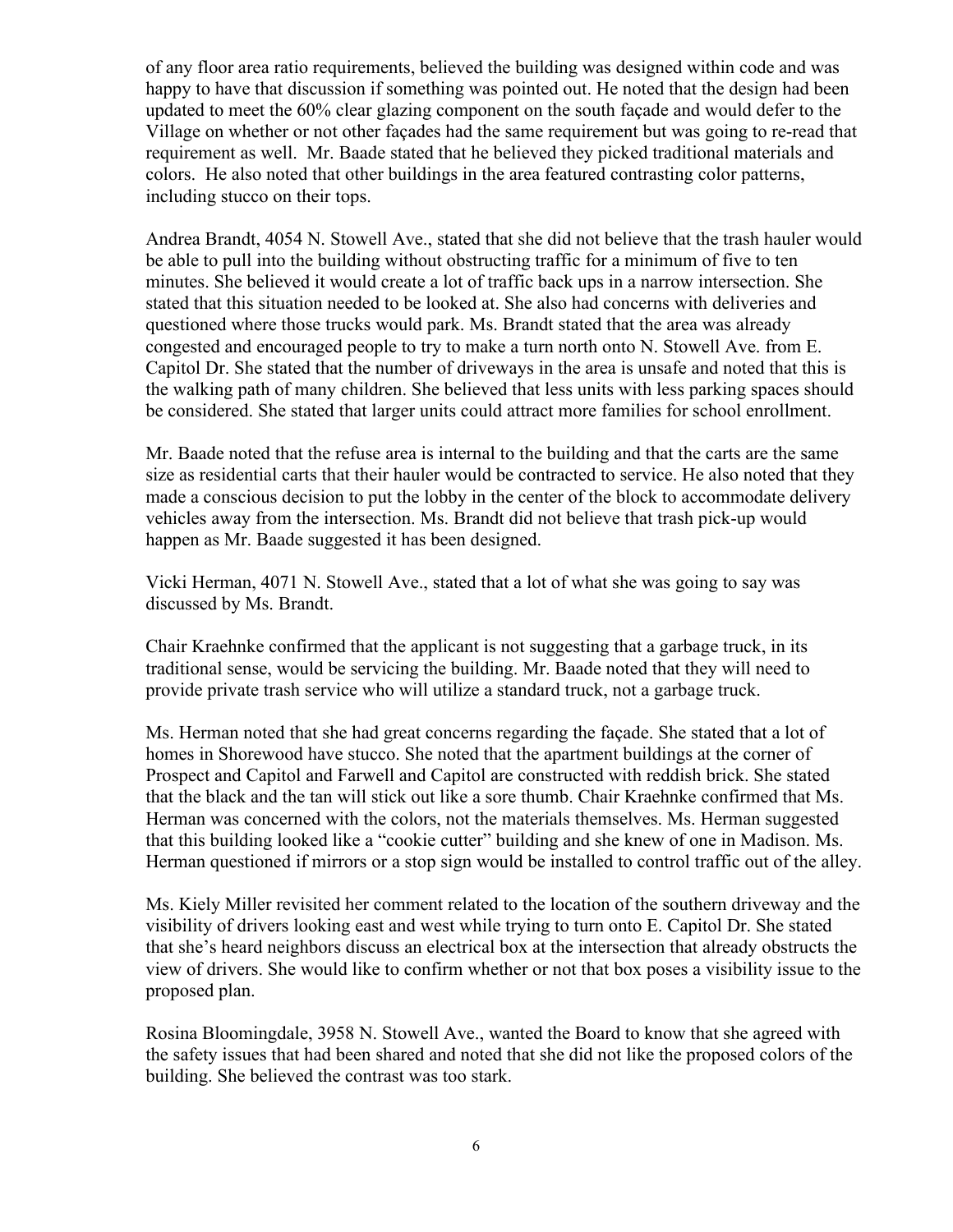Bill Desing, 3952 N. Stowell Ave., believed that the root of these issues stemmed back to the parking exception and modifying the requirements from 1.75 per unit to 1 per unit. He suggested a simple fix would be to remove one story and then there would be less neighborhood opposition. He also stated that the color should be changed.

Chair Kraehnke acknowledged that the Design Review Board does not deal with economics, but design.

Ms. Brandt commented that there has been a lot of discussion about meeting requirements but suggested as Shorewood we need to strive beyond the requirement and do what is best practice and try to be a model community.

Chair Kraehnke closed public comments and requested discussion from the Board.

Ryan O'Connor stated that his issues were not related to the materials but rather the massing. He stated that Shorewood is a walking and biking community and this design puts cars first. He noted that parking is located on the corner and that curb cuts interrupt N. Stowell Ave. He referenced the proposal to enter and exit the parking garage eliminated four spaces and if that could not be made to work then this is not the location for this project. He said this looks like a building on top of a parking garage. He believed the lobby should be located on the corner. He did not believe the provided justification for locating it mid-block. He suggested that pushing the parking floor into the ground three to four feet would minimize the massing. He stated that the limestone walls present a cold surface to anyone walking on the sidewalk. He also did not like windows looking directly into a parking garage.

Ms. Loest requested to see the proposed rendering looking west. She agreed with Mr. O'Connor that she did not like the design of the ground floor at the corner. She stated it looked stark. She suggested that the east elevation looked like an alley condition, not a neighborhood street. She had questions with what vegetation could grow in these conditions but acknowledged that landscape plans were not provided. She summarized that this corner did not look inviting. She was also not a fan of the windows looking into the parking garage but understood why the entry was placed mid-block for deliveries. She questioned the details of the second-floor balcony on the west elevation and how that interacts with the entryway canopy. She stated that she was not a fan of the proposed colors.

Chair Kraehnke expressed concerns with the starkness of the ground floor; however, he noted that this is a commercial building that necessitates commercial design. He stated that the primary façade is on E. Capitol Dr., which is a commercial corridor, so it was understandable to have a commercial aspect. He also acknowledged that N. Stowell Ave. is a residential street and would be interested in seeing changes along N. Stowell Ave. He noted that he was not a big fan of bolted-on balconies. He suggested they looked like an afterthought and preferred the integrated balconies featured on the back side of the building. He noted that the current setback of the upper floors allowed room to incorporate the balconies on the east and west facades. Chair Kraehnke appreciated the courtyard style of the building that made it present as two buildings. He somewhat agreed with Mr. O'Connor's comments related to the primacy of the parking structure but understood its necessity. He suggested that the Board should consider deferring action so that the comments expressed at tonight's meeting could be incorporated or responded to.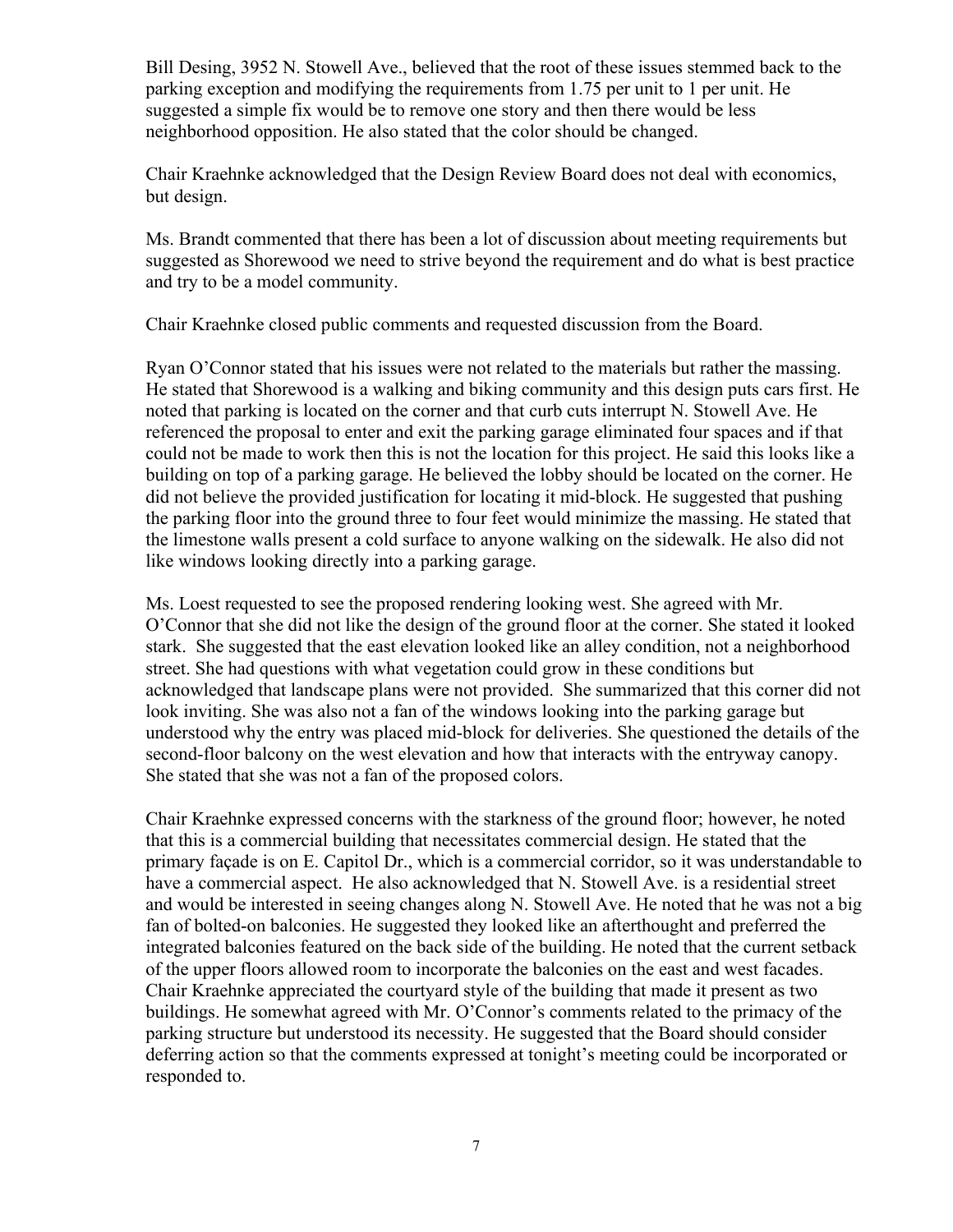Mr. Pachefsky stated that the massing was too much. He stated that there was something "off" about the siding on the top. He noted that the predominant material does not appear as the predominant material. He suggested the building looked chopped up and that there were multiple things going on that made it more confusing. He agreed with Chair Kraehnke that inset balconies were preferred. He noted that he spoke with the vet clinic next door who shared concerns over traffic and parking. Mr. Pachefsky questioned how landscaping would grow within the proposed small setback. He questioned if a community meeting was ever convened to discuss the proposal. Mr. Baade confirmed that there had not been one. Mr. Pachefsky suggested it would be helpful to have one.

Mr. Skauge stated that he agreed with the comments provided by the Board members. His biggest issue was the safety of the cars entering and exiting the parking structure. He stated that he was not fond of the colors and thought the building was too large for its proposed location.

Ms. Loest stated that safety was listed within the purpose of the Design Review Board's review. She stated that the condition of the driveways continued to be a concern and that she would not want her child riding her bike passed an alley and two driveways. She understood there were no requirements and that this condition existed elsewhere but requested to know what the Village Engineer's guidelines would be.

Mr. Koester noted that the DRB recently approved a similar project at N. Oakland Ave. and E. Lake Bluff Blvd. He questioned how parking was accessed in that development. Chair Kraehnke noted that it was provided from the alley. Ms. Loest questioned if there were two entrances or one and was informed there was only one. Mr. O'Connor also noted that the parking was depressed into the ground with a slightly raised first floor. He believed the massing was better on that proposal. Chair Kraehnke questioned if the alley was the ideal location, since people are suggesting that the area is already congested. He was also not in favor of a driveway on E. Capitol Dr. Ms. Loest said that her bigger problem was having two driveways, but one from N. Stowell Ave. could work, but not the one closest to the crosswalk. Mr. Pachefsky agreed and noted that with two driveways you lose more public parking. Chair Kraehnke noted that the proposal would close two driveways that currently are located on E. Capitol Dr.

Mr. Baade confirmed that he heard concern with how the commercial development meets the residential neighborhood, particularly the two driveways on the east elevation from a safety and an aesthetic perspective. He also heard suggestions for activating the corner rather than the center of the building. He acknowledged that the massing of the building was questioned. On that point, he reiterated that the height of the building is less than what is allowed by the area's zoning. He noted that they would also look at the colors of the building, which he stated would be the easiest thing to change. He also stated that he heard some opinion on inset versus hung balconies and asked the Design Review Board members if they had any other thoughts for him to consider.

Chair Kraehnke stated that understanding the building is a multi-unit building, he did not have a problem with the proposed massing. He appreciated the efforts that were made to design the building and hoped that additional refinement could be proposed. He did not have issues with the proposed color but suggested that the materials could benefit from patterning or texturing, as opposed to their solid nature.

Mr. O'Connor agreed that additional moves could be made to reducing the massing of the building. He reiterated his concern that the building appeared to be a parking garage with a